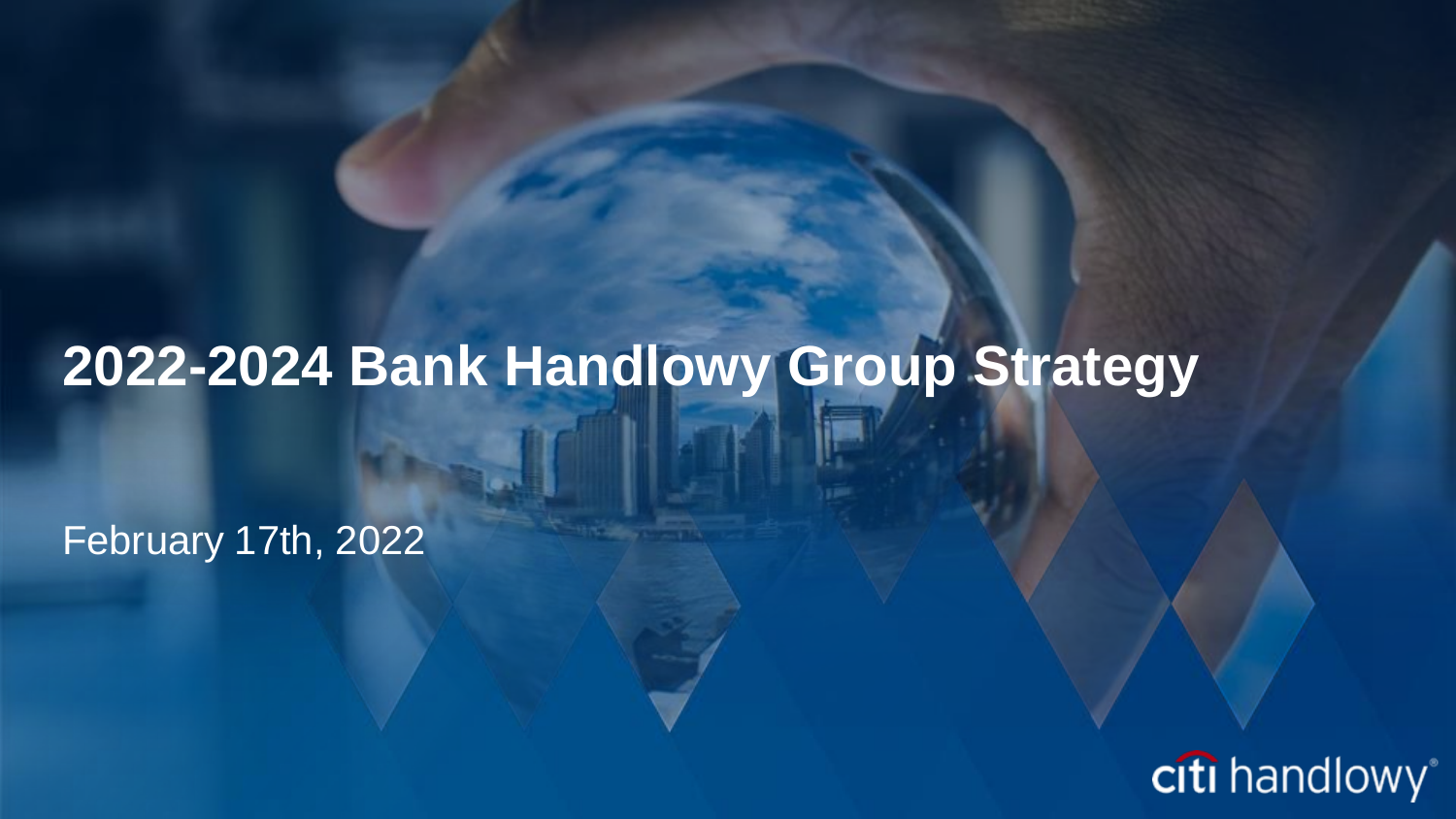# Citi Handlowy priorities for 2022-2024

Strategy of the Bank is based on two business segments – Institutional Banking and Consumer **Banking** 

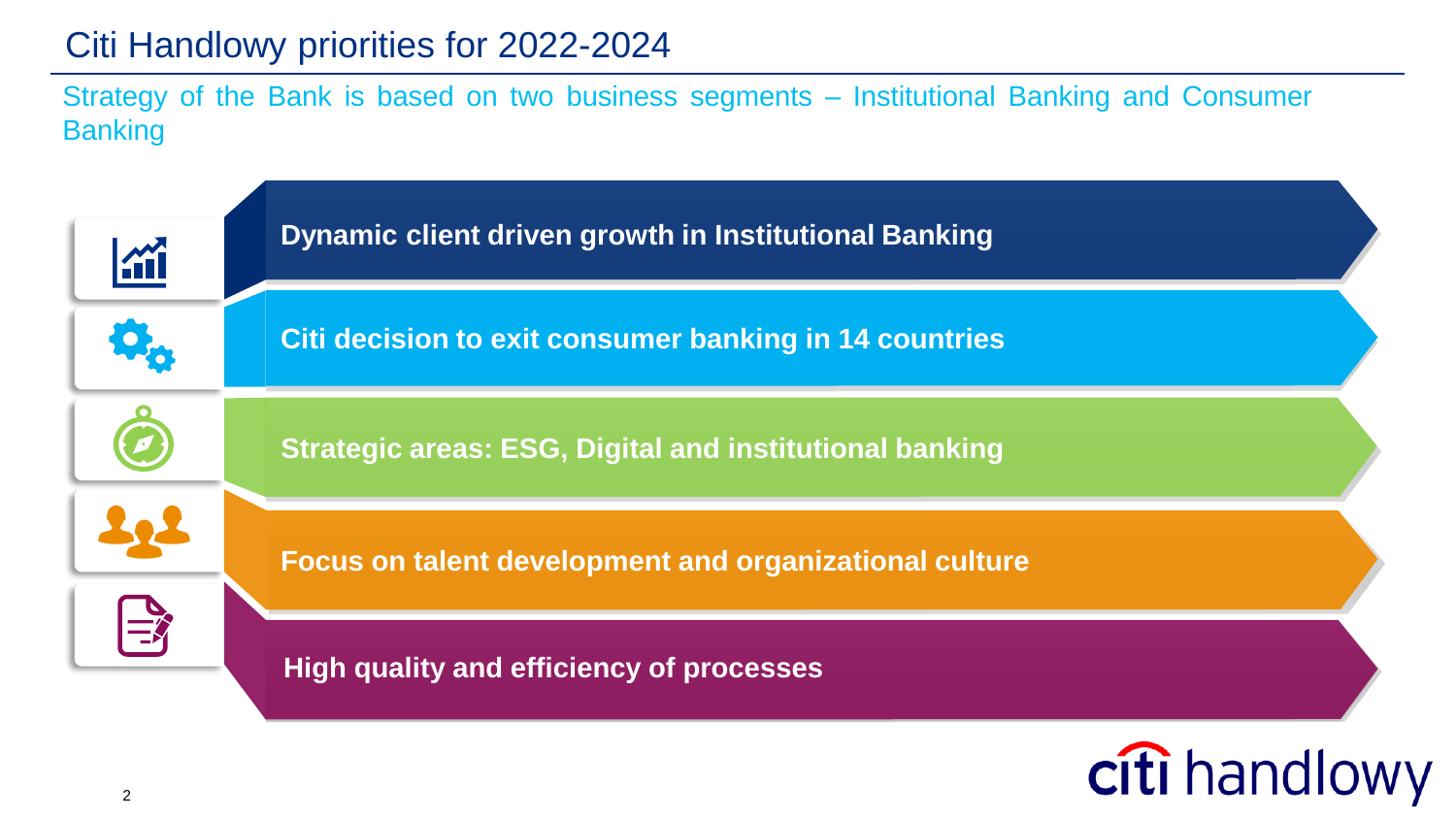# Macroeconomic assumptions

### Macroeconomic forecasts reviewed as of January 31, 2022



CPI rate

average YoY, %



#### Private consumption

**-3,0 6,8 4,3 3,3 3,5** 2020 2021 2022 2023 2024 *Forecast Forecast*

#### YoY, %

NBP reference rate

hikes by additional 200 b.p. what may have positive impact on the Bank

**1.50**

results

0,0 1,0 2,0  $3,0$  $40<sup>1</sup>$  $5,0$ 

%



**2.25**

Source: Citi Research as end of November 2021 and January 2022 update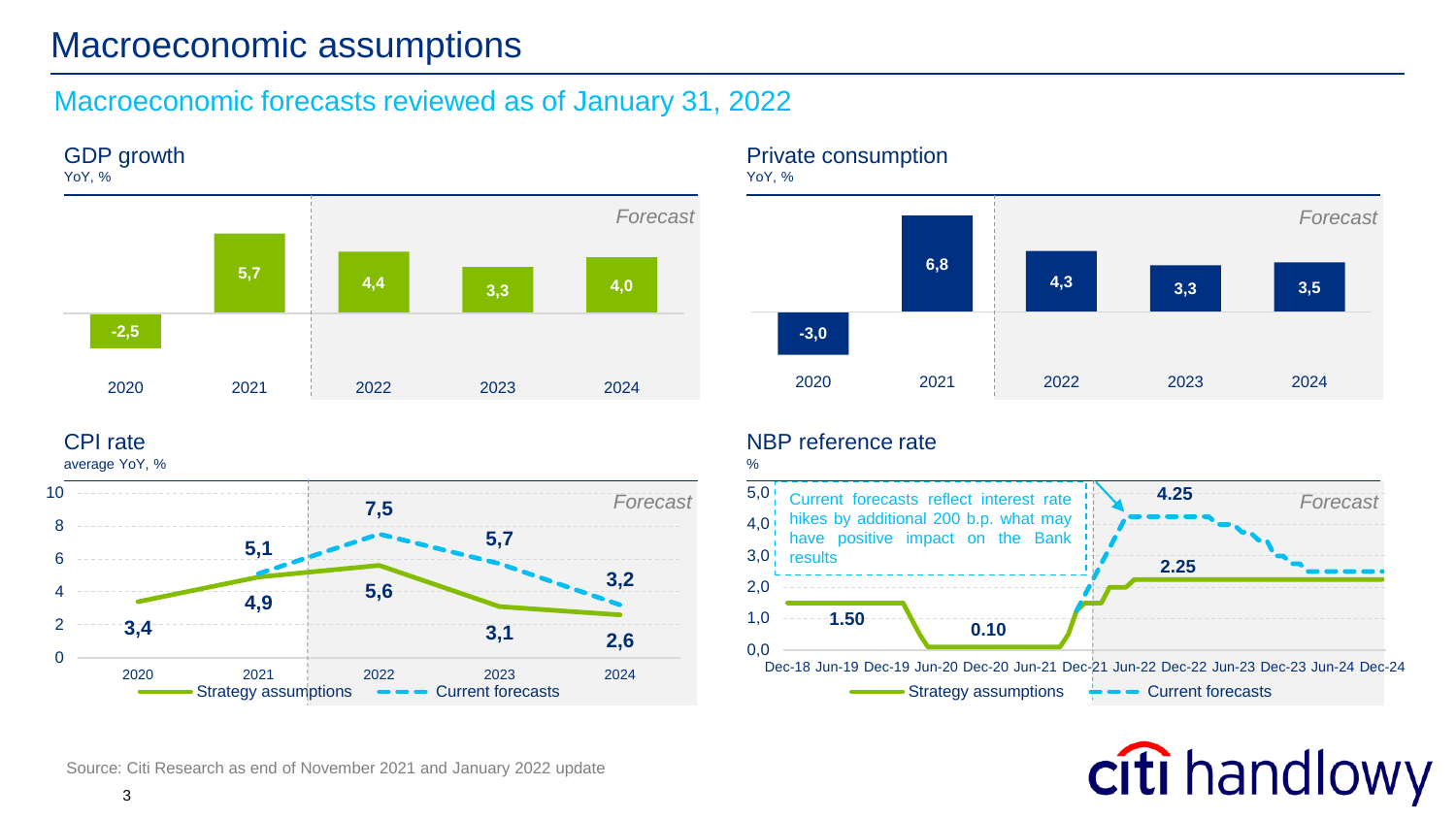# Citi Handlowy | Who We Are

**Vision Mission** citi handlowy Ш **Mission** 22 **Culture**

**Institutional Banking Segment: Bank of first choice for companies with international needs and aspirations**

> **Institutional Banking Segment: Deliver unique value proposition with local network, access to global markets and track record in helping Polish companies win abroad**

**Consumer Banking Segment: Focus on executing path to profitability, employee and client retention, while maintaining excellence in controls**

- **We take ownership**
- **We succeed together**
	- **We deliver with pride**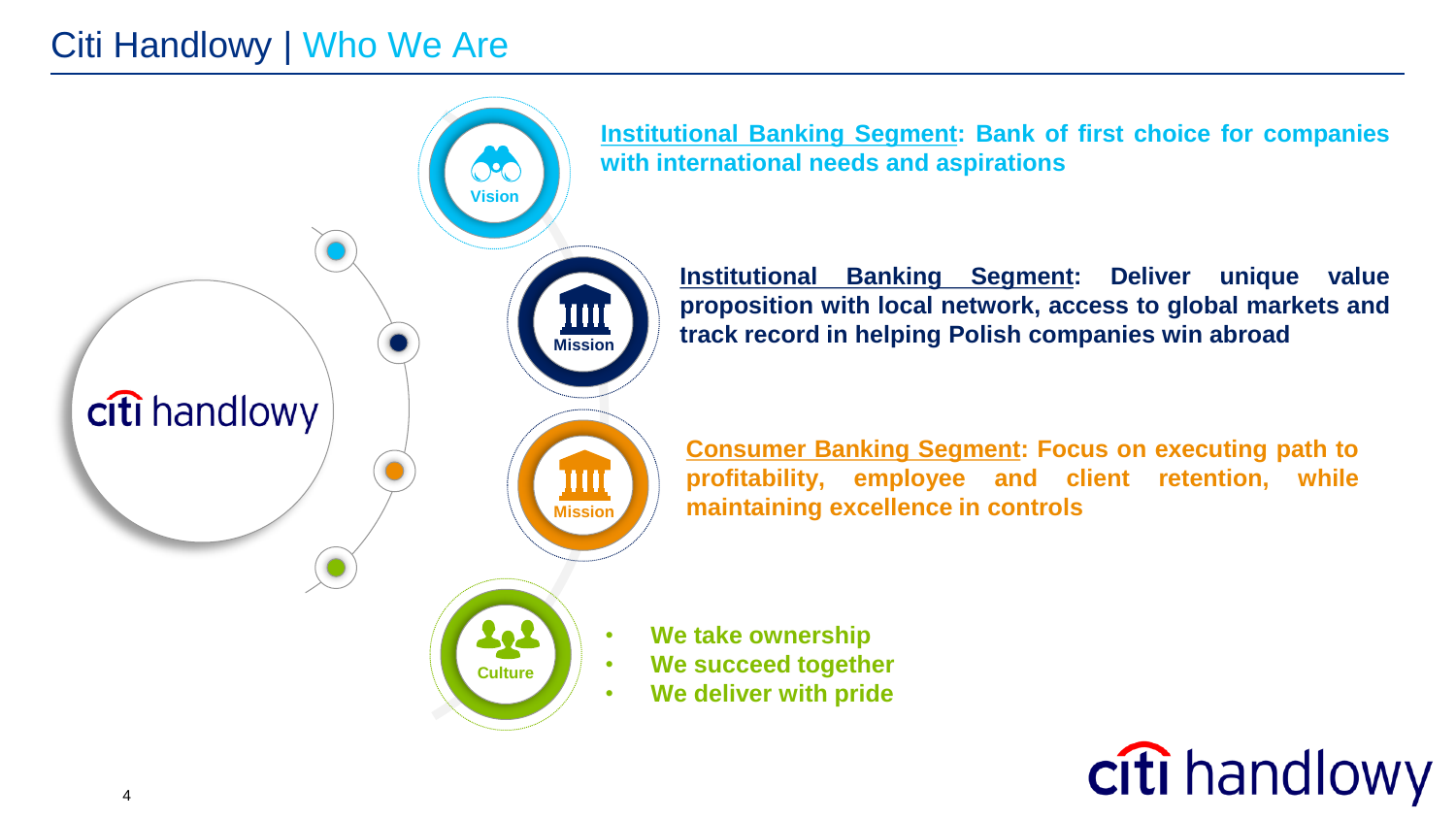# Banking Industry Dynamics | Key Trends Impacting Institutional Banking



Manufacturing is rebalanced from centralized model in Asia to a regional hub model (opportunity for Poland)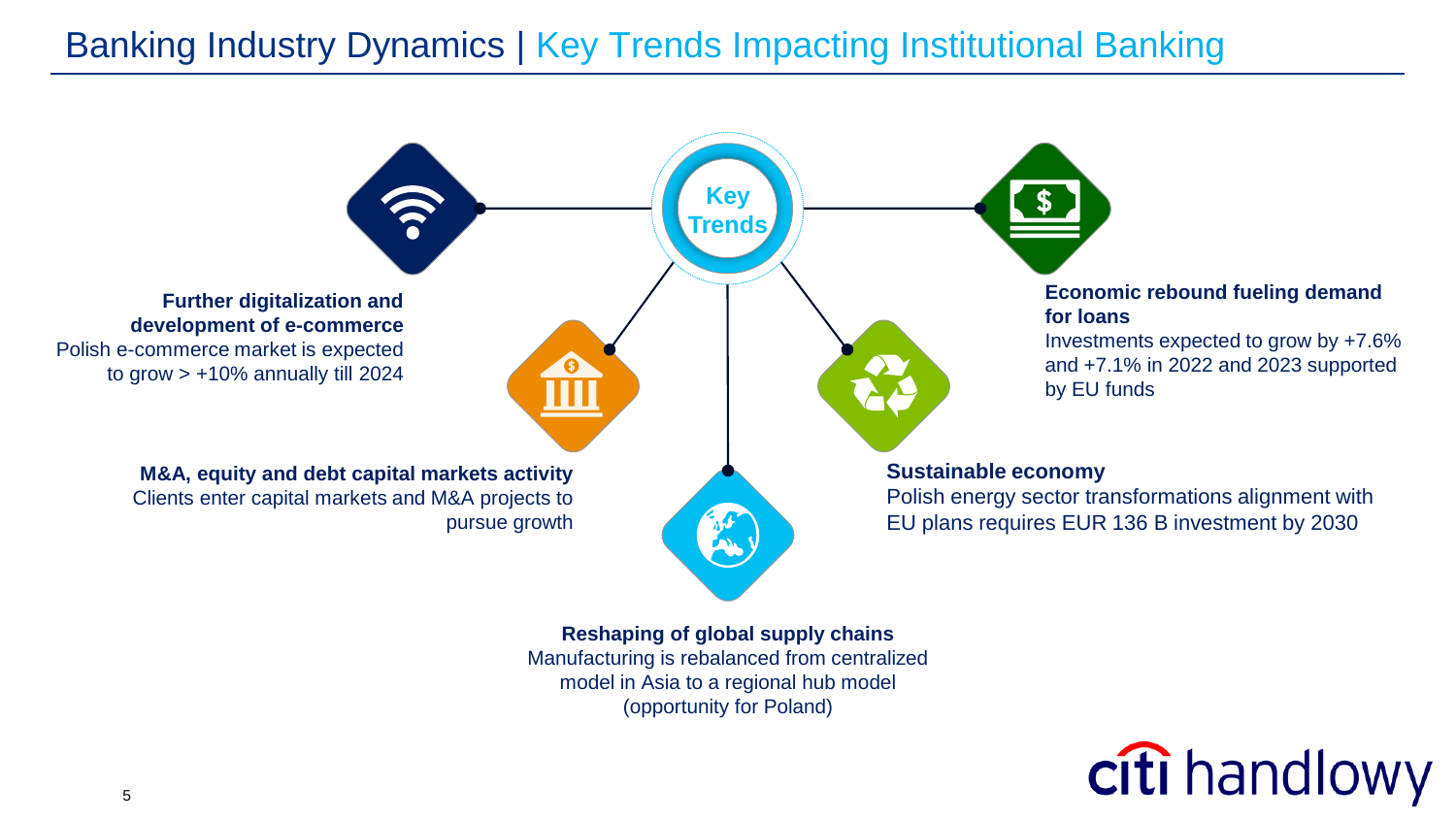# Executive summary

| <b>Key Highlights</b> | Citi Handlowy revenue growth by 6% YoY on average, meanwhile client revenue in Institutional Banking increase by ca. 8% YoY on average<br>Maintain cost discipline (expenses CAGR of 3%) with prudent risk management (normalized cost of risk below 40 b.p.)<br>Double digit return on equity (ROE) above the level of 12%<br>Continue dividend payout of minimum 75% of net profit assumed (subject to KNF approval)<br>ICG growth strategy focused on high growth areas of the economy: Commercial Bank, digital/e-commerce, ESG, capital markets<br>Focus on return to profitability in Consumer Bank<br>GCB client and employee retention as priorities |
|-----------------------|--------------------------------------------------------------------------------------------------------------------------------------------------------------------------------------------------------------------------------------------------------------------------------------------------------------------------------------------------------------------------------------------------------------------------------------------------------------------------------------------------------------------------------------------------------------------------------------------------------------------------------------------------------------|
| <b>Environment</b>    | ▲ Strong economic recovery post-Covid<br>▲ First rate increase earlier than assumed and rates increase to above pre pandemic levels<br>▲ Polish companies expanding abroad<br>▲ Strong growth of e-commerce sector<br>▼ Change in Citi strategy for 14 countries incl. Poland assuming exit from consumer banking<br>▼ Delay in distribution of EU funds<br>▼ Very low unemployment affecting ability to attract/retain talent<br>▼ High inflation and salaries growth as a concern                                                                                                                                                                          |
| <b>Items to Watch</b> | • Consumer Bank strategy refresh<br>Dynamic growth in Commercial Bank and adequate risk appetite<br>Transformation/Technology Investments<br><b>Talent retention</b><br><b>Geopolitical environment</b>                                                                                                                                                                                                                                                                                                                                                                                                                                                      |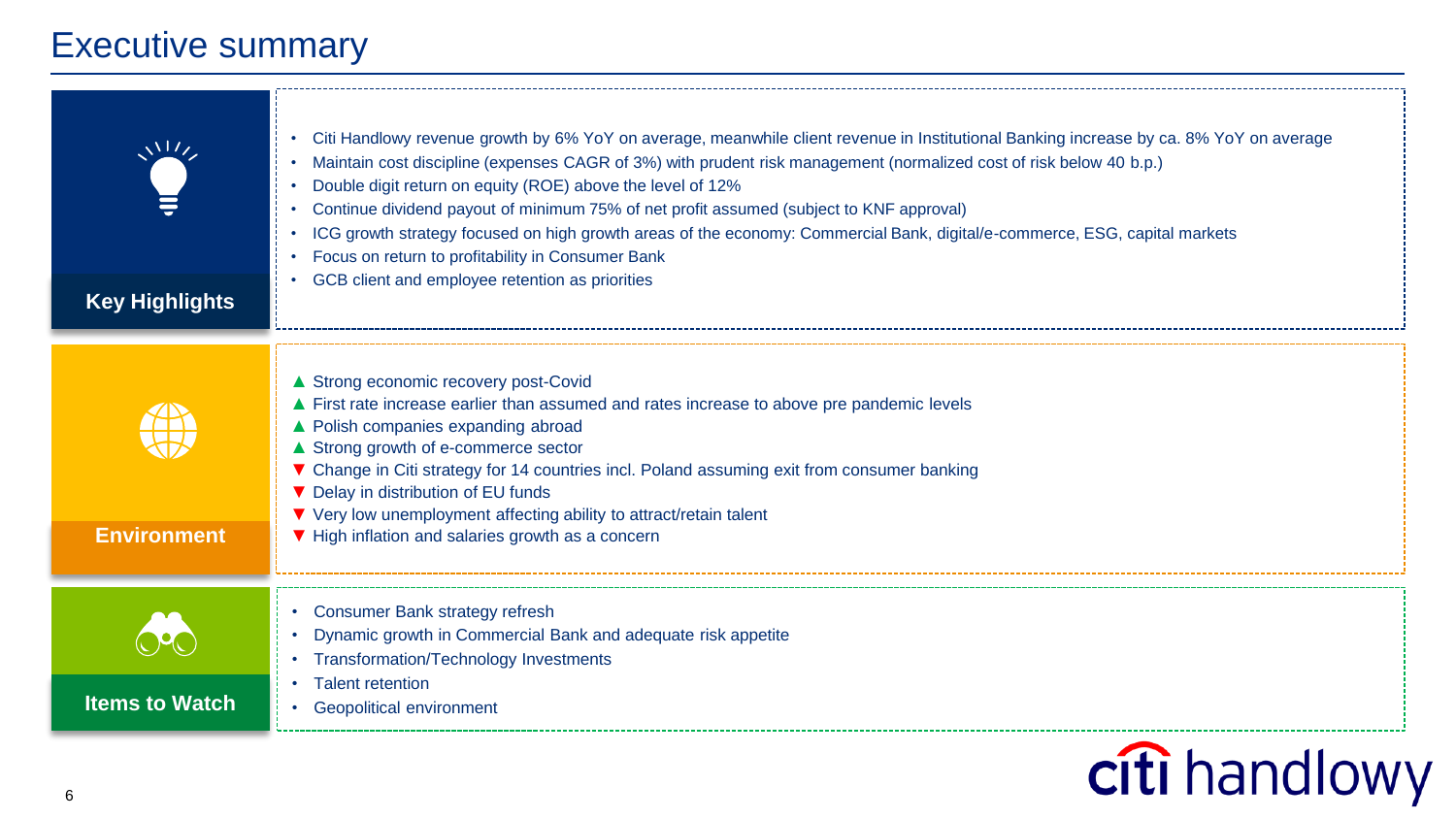# Institutional Banking Segment | Main initiatives focused on clients

#### **Investment Banking**

- Leveraging #1 Investment Bank position in Poland
- Capture capital markets opportunities from post Covid business drivers
- Leading strategic sectors consolidation in Poland
- Taking clients to local and international capital markets
- Securitization

#### **Acquisition**

- Shared Services Centers stream in Global Clients segment
- Leveraging our industry expertise and tailored offer for targeted acquisition in Commercial Banking large corporations



### **Digital**

- Payment intermediaries acquisition
- Capturing operational flows of e-commerce leaders
- Acquisition of New Digital Natives
- Provide digital clients with access to unmatched Citi network, dedicated, digitally minded and tech savvy bankers and global industry intelligence

#### **Client assets growth**

- Credit process optimization - *Fast Track*
- Better client experience credit process improvement
- Revised credit policy addressing client needs and post pandemic market environment

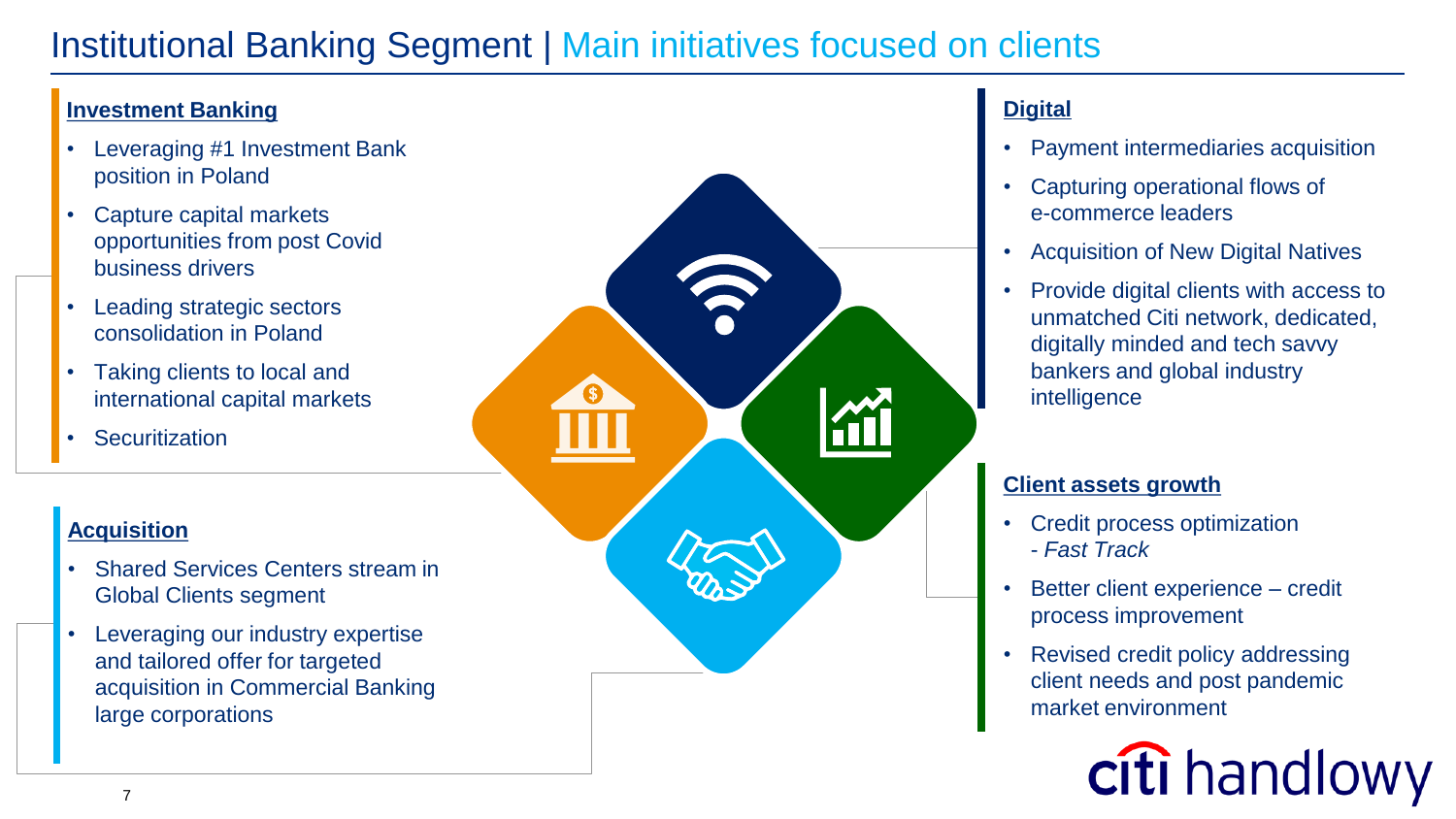# Institutional Banking Segment | Products



### **Automation**

- Creating technological ecosystem allowing for frictionless connectivity between Clients and the Bank
- "Disappearing" solutions focused on convenience eliminating manual workload creating competitive advantage against multibank platforms and FinTechs.
- Plug and play approach to adding markets
- Self-executing FX transactions tools that automate FX risk management
- Instant FX unique tool to manage small FX tickets



## **Globality and digital solutions**

• Allowing Clients expand their business with single partner equipping them with top-in-class systems

### **Risk management solutions**

- Mitigating risks associated with financial markets and enabling ESG transformation
- Bringing Global Markets experts to local relationships (Blue Chips and Middle Market) to win in currencies, equities, convertible bonds and more
- Delivering platform to execute transactions for bespoke structures and hedging portfolios
- Qualitative and quantitative risk management analysis for clients

## **Client Service/Experience-Solutions**

- Self-service and API connectivity with clients' systems
- Enhanced AML/Compliance monitoring capability
- Wider use of e-signatures and biometrics in contacts with client
- Diverse electronic signatory choices
- Virtual KYC using video solutions



### **Working Capital Solutions**

- Real-time liquidity solutions
- Dynamic investment solutions to manage large volatile cash-flow



### **Payment/Receivable Solutions**

- Virtual accounts
- Open Banking

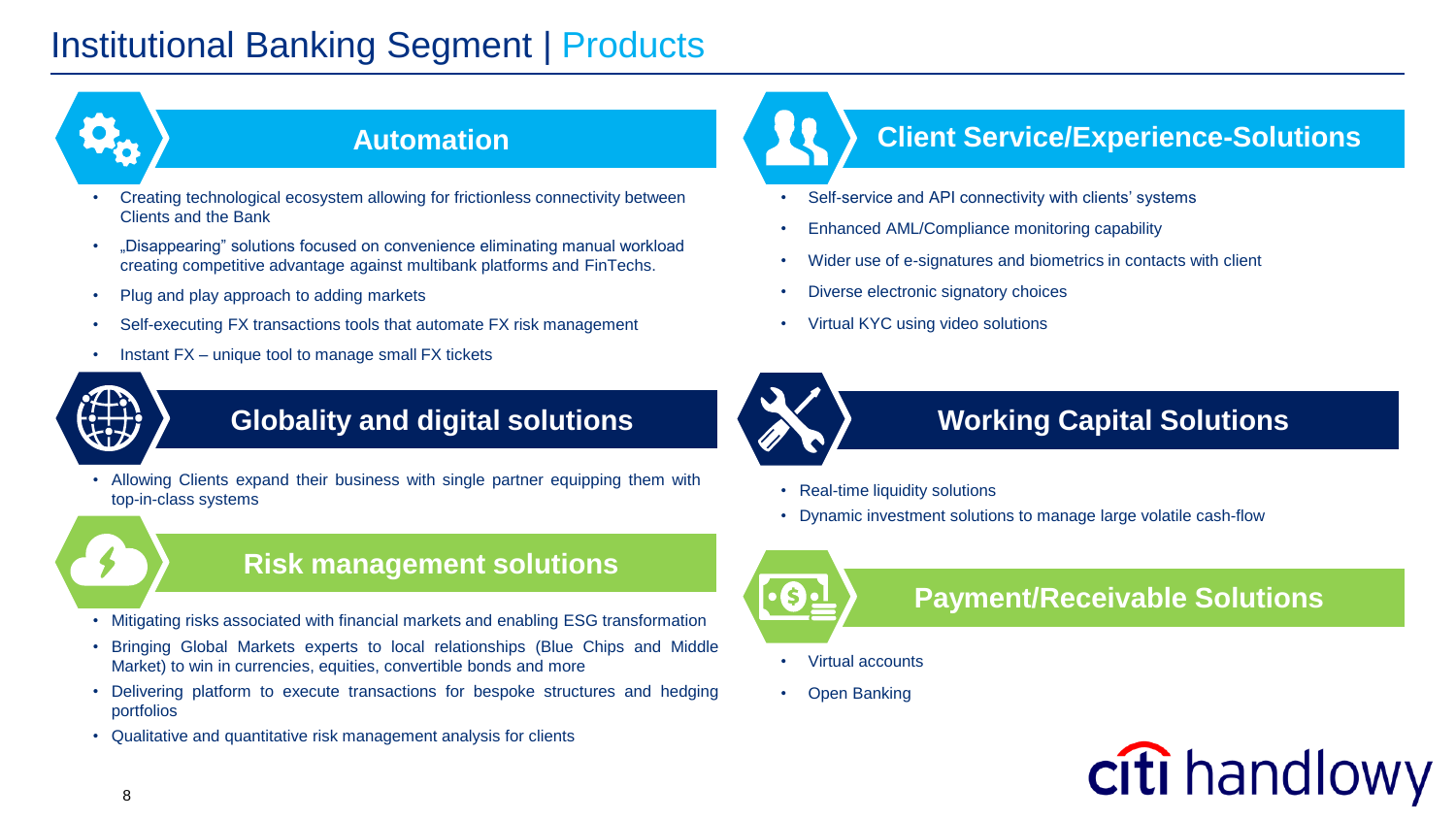# Commercial Banking | Executive Summary



#### **CORE STRENGHTS GOAL**

**Unique value proposition with local network, access to global markets and track record in helping Polish companies win abroad**

#### **Bank of first choice for companies with international needs and aspirations**

- Strong performance in 2021 with 13% YoY assets growth
- Segment driven strategy to drive revenue growth and improve returns
- Capital Markets capabilities a major differentiator to our Mid Corporate and digital clients
- Leveraging Global Clients segment ecosystems to capture new global trade flows
- Culture of responsibility for results and for risk and control framework

#### **Strategy focused on revenue growth and improving returns**



**Business Highlights**

**Mid Corporates / Emerging Corporates Expansion** Acquisition Focus



**Build New Assets Portfolio** Assets Growth and Quality Acquisition Focus



**Building Episodic Pipeline** Account Planning



**Cash Management** Defending Fee Revenue Solutions Sales



**Acquisition Driven Culture** Hunter Teams Live Scorecards



**Markets Expansion**

Acquisition Focus New Solutions

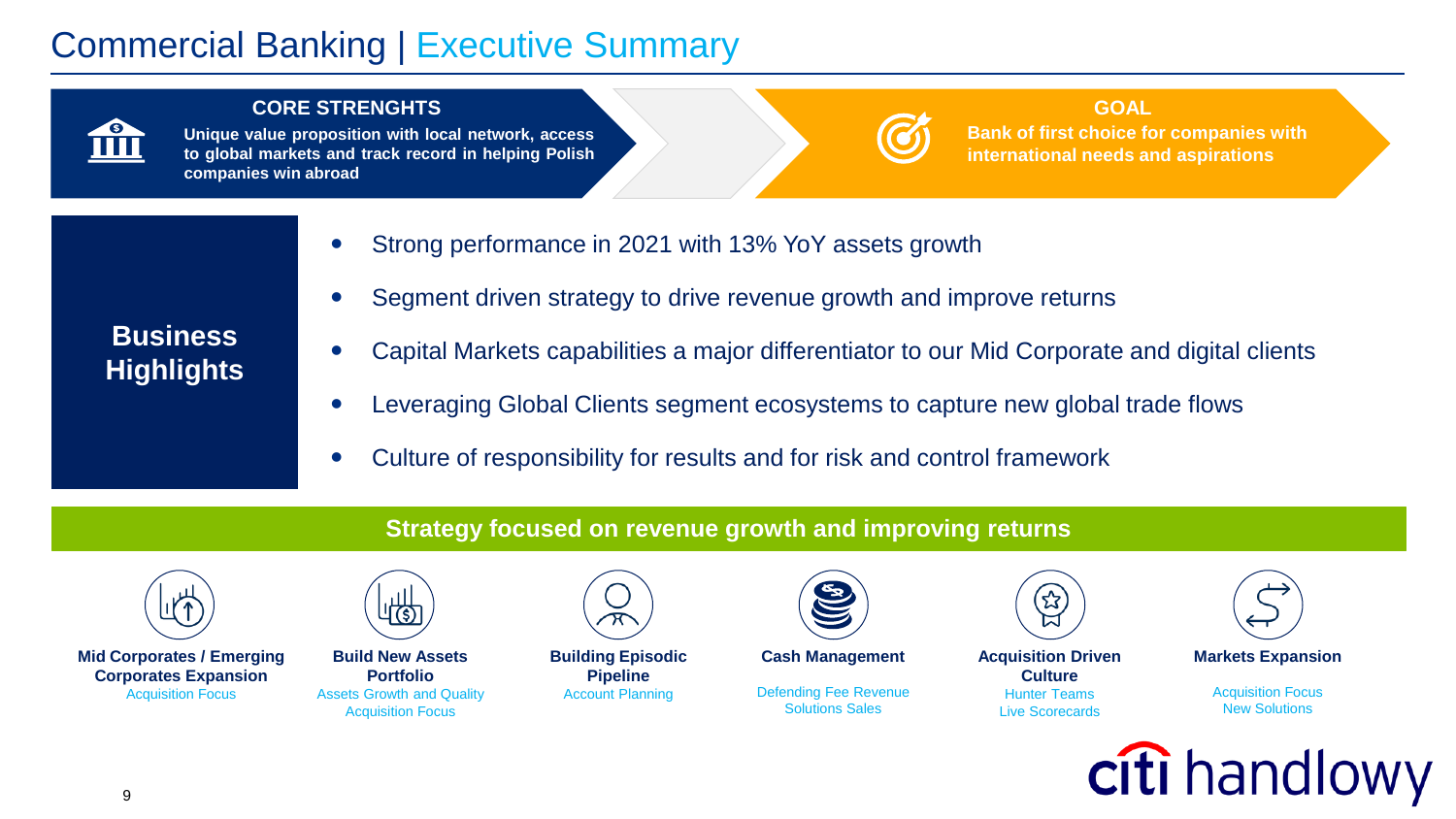**Following the Citi "strategic refresh" announcement regarding exit from consumer banking, the Bank have continued pursuing the initiatives while also managing business as usual**

#### **Strategic Initiatives**

**Focus initiatives proposed to drive EBIT growth in 2022-24:**

- 1. Installments
- 2. Offer for Affluent Clients segment development
- 3. Credit cards acquisitions

#### **Business execution is the most powerful motivation for our teams at this time**

#### **People agenda:**

- Managing through change program for key seniors / branch managers. Other program for external trainings / certifications
- Attractive employer

#### **Growth:**

- Maintain marketing and drive client acquisition budget as per plan
- Continue installments offer implementation
- Maintain digital agenda in 2022 to build on current momentum and ensure ongoing client relevance

# citi handlowy

#### **Other Enablers**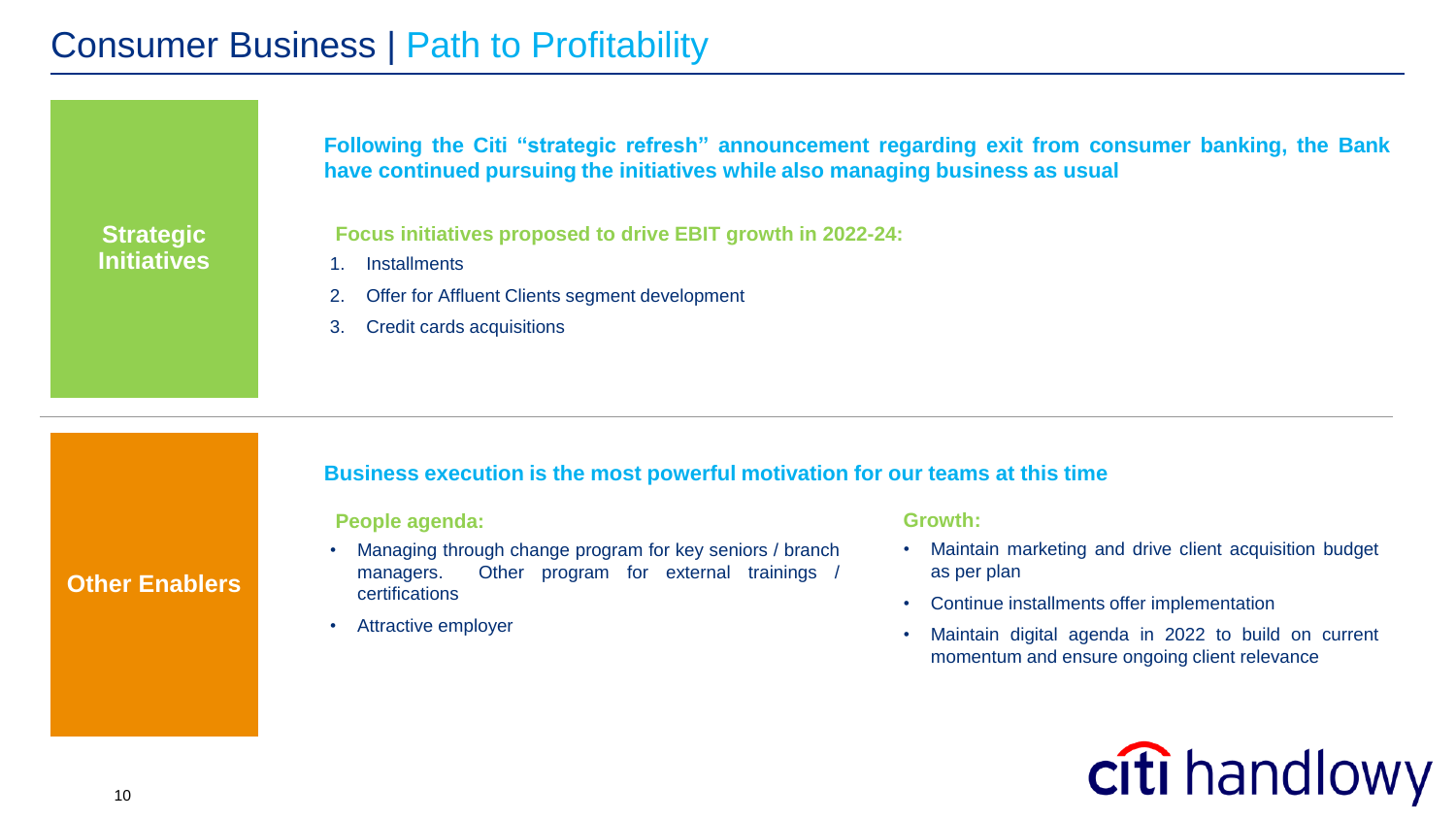# People| Focus on Accountability, Engagement and Building Culture of Change

|   | <b>Accountability</b>                                                                                                         |                                            | <b>Engagement</b>                                                    |
|---|-------------------------------------------------------------------------------------------------------------------------------|--------------------------------------------|----------------------------------------------------------------------|
|   | Implementation of new Leadership Principles that<br>articulate the<br>behavioral expectations of all<br>employees             |                                            | "Beyond Borders" – Mobile talent program<br><b>Engagement Index</b>  |
|   | Voice of employee survey (Leadership Principles<br>Index)                                                                     | $\bullet$ $\bullet$ $\bullet$              | Meritocracy culture                                                  |
|   |                                                                                                                               | Develop and retain<br>talented individuals |                                                                      |
|   |                                                                                                                               | who share our values                       |                                                                      |
|   |                                                                                                                               | and engage in                              |                                                                      |
| O | <b>Culture of change</b>                                                                                                      | delivery of Bank's                         | <b>Diversity</b>                                                     |
|   | "Own the Change" a firm-wide behavioral change<br>program for all line managers -100% managers to                             | <b>Strategy</b>                            | Focus on diversity and inclusion                                     |
|   | complete the program<br>Ability to Challenge for Excellence: know how to<br>raise constructive challenges and accept feedback |                                            | Open and frequent communication with respect to<br>hybrid work model |
|   | Breaking Barriers: collaborate and work across silos<br>and do what is best for the Bank as a whole                           |                                            |                                                                      |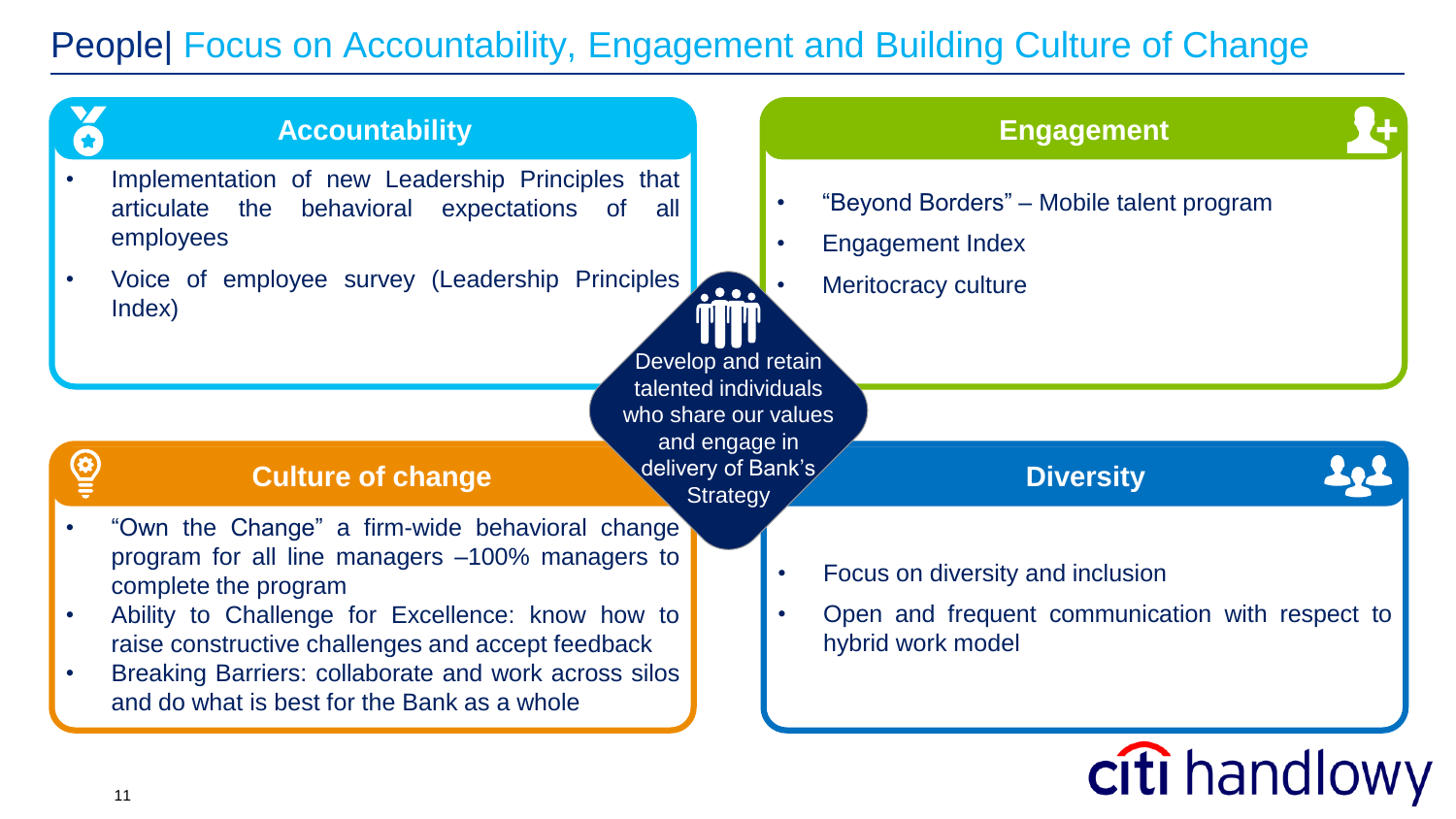# 2022 – 2024 Citi Handlowy sustainable strategy | Summary

Our sustainable strategy goal is to support our clients in the transformation their business model towards sustainability and incorporate social and environmental aspects into the Bank's decision making



#### **Support clients in their path to green**

- **PLN 1 B assets dedicated to green transformation of the clients**
- **Full cycle of sustainable products and solutions**: advisory, financing, risk and FX management, supplier finance, green deposits
- **Advisory focused on key ESG trends affecting client business models**: reduction of greenhouse gas emission, renewable Energy resources, Energy efficiency, waste management, reusable packages, reduction of resources consumption

#### **Incorporate environment and social risks in credit decisions**

- **Sustainable finance framework creation** in order to classify the Bank's green assets: circular economy, clean technology, Energy efficiency, sustainable transportation, renewable resources, water quality
- **Two types of assets classify as green loan:** purpose of financing meets the criteria, or companies for which 90% of revenues are derived from eligible criteria ("pure players")

#### **Reduce own carbon footprint, support for corporate social responsibility initiatives**

- Reduction of **greenhouse gas own emission** (Scope 1 and Scope 2) **by at least 50%** and reduction of **energy consumption by at least 40%** - 2019 as base year
- Bank fulfills social responsibility through the Kronenberg Foundation: entrepreneurship education, financial education, employee volunteering, cultural heritage protection, donations program